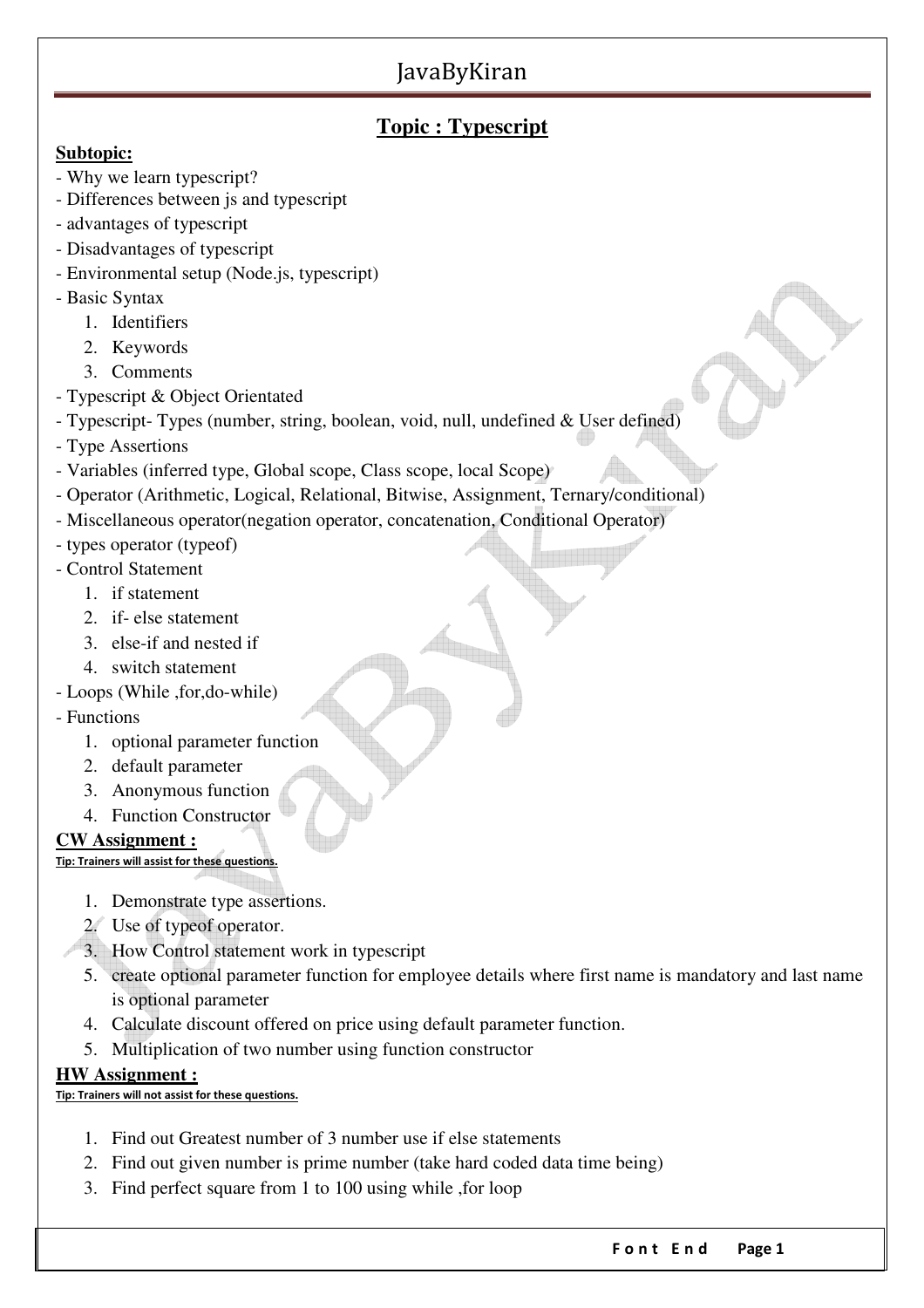- 4. Find perfect Cube from 1 to 200 using while ,for loop
- 5. Find even & odd number from 1 to 500 using while ,for loop
- 6. Find factorial of given number.
- 7. Find given number is Armstrong number or not
- 8. Find Twin prime number in between 1 to 100
- 9. Find perfect square from 1 to 100 using while ,for loop using function
- 10. Find factorial of given number using recursive function
- 11. Create Default parameter function of handloom shop which by default has 10% discount on each item, also they offer total 20%discount during sale on MRP price. Display the discount price & Total selling price
- 12. Calculate addition ,subtraction ,division of two number using function constructor. Each operation has different function and display the result in console hint: init values in constructor
- 13. Count the character is in uppercase within the string For E.g. str="sUmiT" output will be Count=2
- 14. Write a program to check whether a year is leap year or not. Use year as number Format.
- 15. Write a program to find power of any number  $x^2y$ .
- 16. Write a program to give Current system Date & time. Also Display only date, only day, only full year, only hours, only time, only minutes, only seconds.
- 17. Find the Sum of all Digits. e.g num=1234 & output will be 10
- 18. Count The Spaces from Given String. E.g str="Hefshine P VT LTD " output will be count=4

### **Interview Questions**

- 1. Is Typescript is case-sensitive?
- 2. Does Typescript follow OOP?
- 3. How to compile & execute typescript code?
- 4. Explain type assertions?
- 5. 2 Explain default parameter function
- 6. 3 Explain optional parameter function

# **Topic :Typescript Advanced Topic**

### **Subtopic:**

- Arrow Function
- Typescript Array
- JSON Object
- Class
- Constructor
- Interface
- Inheritance
- Method overriding

### **CW Assignment**

**Tip: Trainers will assist for these questions.**

- 1. Create object of employee and display employee details using arrow function
- 2. Write a class circle which implements draw method of interface ishape
- 3. Demonstrate multilevel inheritance.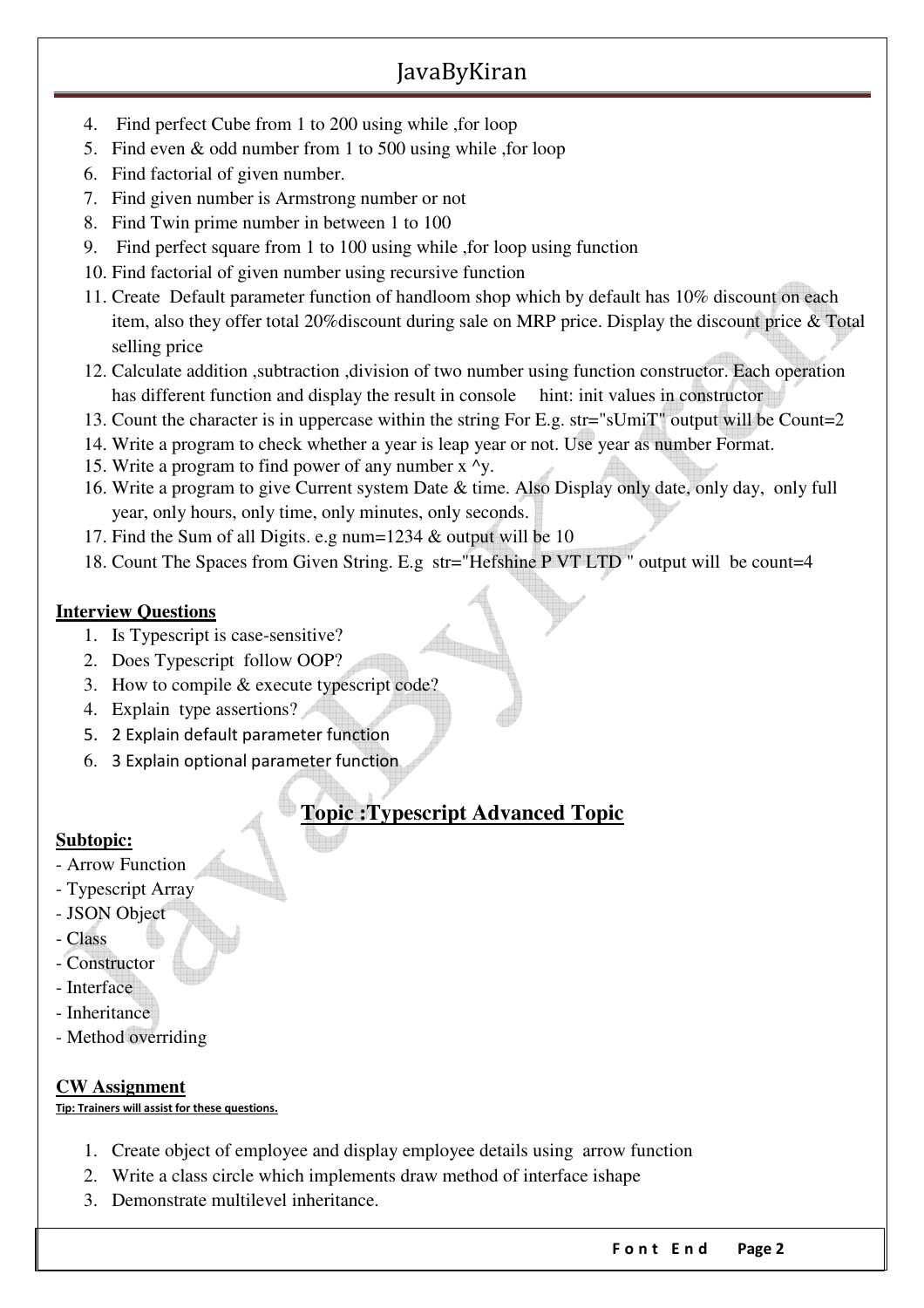4. Override print method of base class printer in derived class string printer.

### **HW Assignment :**

**Tip: Trainers will not assist for these questions.**

- 1. perform Calculator operations using arrow function
- 2. Create object of student and display name, roll number using arrow function
- 3. Find out multiples of 5 between 1 to 500 using while loop
- 4. Find the count of odd values between 0 to 325 using for loop
- 5. Create classes dog and cat which implement sound method interface animal
- 6. Create classes Salesmanager, product manager which implements interface manager to define method calculate Salary (salary cal sal=basicsal+hra+da where hra=12% of basicsal,da=8% of basicsal) on total salary deduct 200INR for professional tax.PT tax deduct if Basic Salary is greater than 10000

Only Salesmanager gets 1000INR as petrol allowance & product manager gets 500 medical allowance

- 7. Create classes rectangle, square, triangle to define area as method declared in shape interface
- 8. Using Classes car, luxury cars, rolls Royce demonstrate multilevel inheritance
- 9. Override method display() of base class -BankAccount in derived classes-SavingAccount & LoanAccount; where dispaly() of base class shows account holder's name, address and mobile no. and its overridden method in LoanAccount class shows loan amount. also, display() of SavingAccount class shows savings balance. hint: use super in derived class display() method
- 10. Write a Employee class which has method print details on console. Print ID, Name, Salary
- 11. Create a array of Object of Employee having key is first name, last name, Basic salary, calculate salary. For calculate salary you have to pass 3 parameters hra,ta ,basic sal for that to create another object has name saldistrubution has key is hra, ta & then Display the Employee information.
- 12. Create industry json object has key status, data & error check if status is success then parse the data & display it, in data key should be minimum has 5 object. Second if error is there then don't parse the data
- 13. Create a number array and find out cube of each element using map function
- 14. Create 2 array is number type array. Using switch case  $+, \frac{1}{2}$  check if + operator is there then perform addition of each element & store in new array & display the result.
- 15. Find out Greatest number of 3 number use if else statements .Make a class and method Implement logic in method (take hard coded data time being)
- 16. Find out given number is prime number Make a class and method Implement logic in method (take hard coded data time being)

### **Interview Questions:**

- 1. Does typescript support multiple inheritance?
- 2. Is Method overloading possible?
- 3. Does typescript support all oops concept?
- 4. How does typescript supports optional parameters in function?
- 5. Can we write more than one Constructor in typescript?
- 6. Explain Rest Parameter Function
- 7. Difference between soap & rest web serivce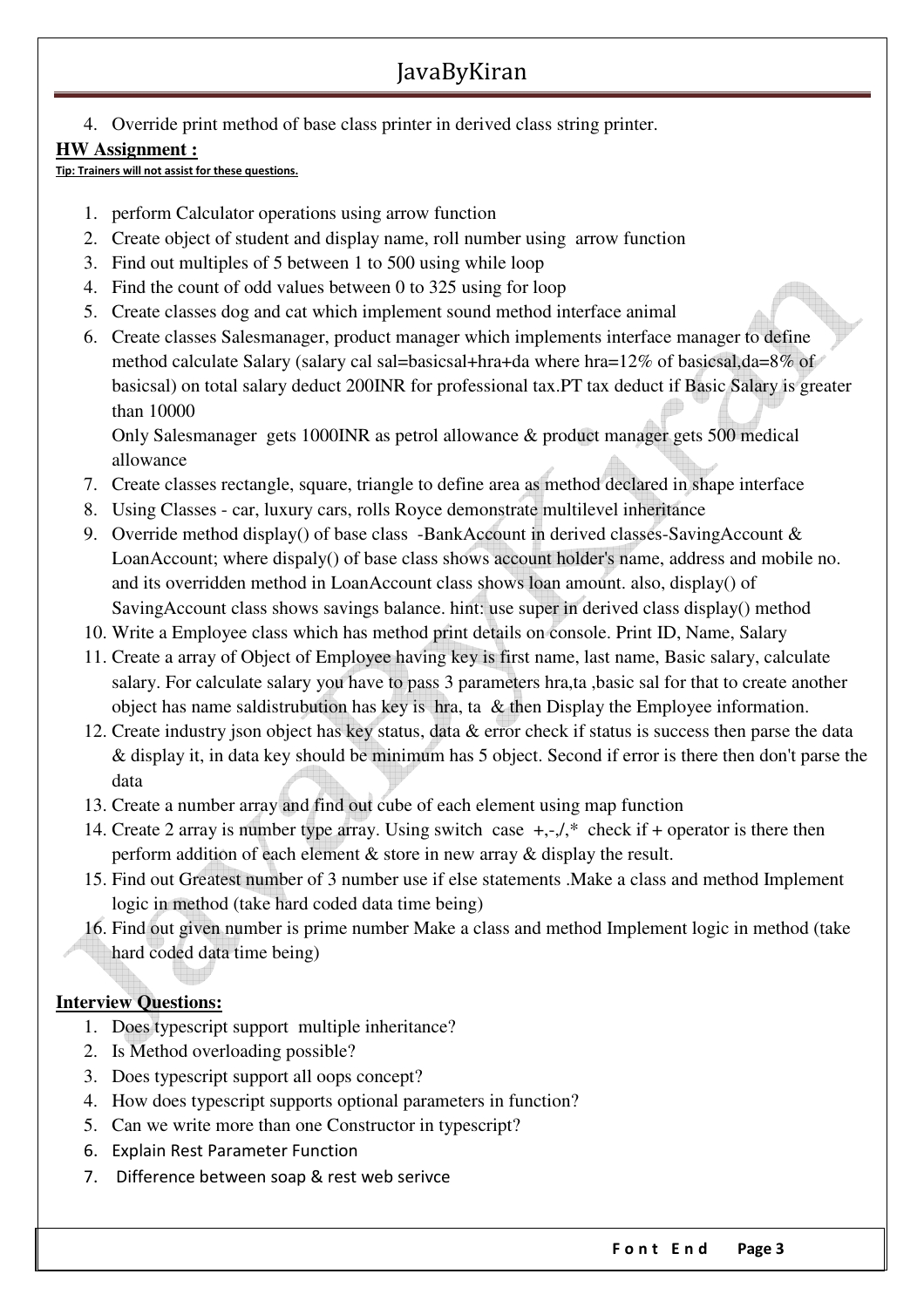- 8. Use of slice method
- 9. Explain About JSON Object
- 10. Explain arrow function
- 11. Can we import multiple class, function and Variable?
- 12. Explain Multitype array

# **Topic- Angular Basics**

### **Subtopic:**

- What is angular
- Angular Version History
- Architecture of Angular Apps
- Setting up the Environmental setup
- Structure of Angular Projects
- -Creation of component manually & Through CMD
- -String Interpolation

### **CW Assignments**

**Tip: Trainers will assist for these questions.**

- 1 Manually create component in angular.
- 2 Create component through command in angular.
- 3 Demonstrate String interpolation using template & template url
- 4 create Project & explain project structure

### **Hw Assignment :**

#### **Tip: Trainers will not assist for these questions.**

1 Create component Manually whose name is student component & display "welcome student component" on web page.

2 Create component through command Manually whose name is student component & display "welcome student component" on web page.

3 Using String interpolation display "Welcome Hefshine " with the both the ways (template & template url) ,also implement one method whose name is gettitle().

4 Create web page to render Number of authors and display the author name s using Component & services. Refer below image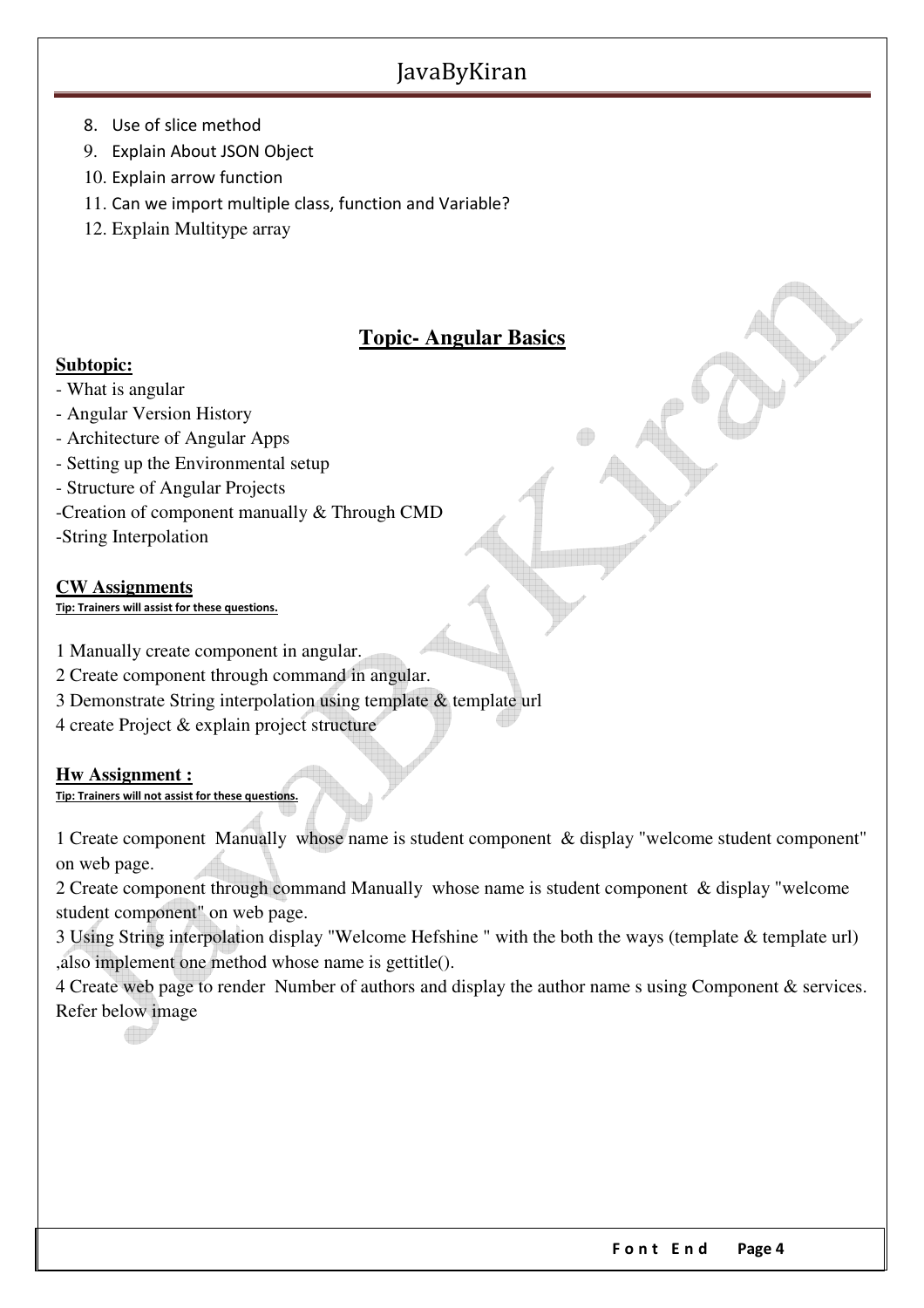# **Angular**

# **3 Authors**

- author1
- author2
- author3

5 Design Log-in web page in angular Apply CSS style for page become attractive. Create nested lists containing a hierarchy of cities in states, of respective countries 7 Display Table as below use Appropriate HTML Tag

| Company              | <b>Contact</b> | Country |
|----------------------|----------------|---------|
| <b>TCS</b>           | ABC            | Germany |
| Infosys              | <b>XYZ</b>     | Mexico  |
| L&T                  | <b>SDG</b>     | India   |
| <b>Tech Mahindra</b> | STR            | India   |
| Renuka Group         | <b>RSA</b>     | Canada  |
| Capgemini            | KSL            | Italy   |

Hint: Apply color even row for that use css property tr:nth-child(even) {background-color: #f2f2f2;}

8 Design a web page having first name, last name, gender [use radio button], qualification 10th,12th,Graduation [use check box], mail address field, mobile number and a submit button.

### **Interview Question:**

- 1 Which command is used to create a component through CMD?
- 2 What is String interpolation
- 3 Explain File structure of angular project ?
- 4 Which Languages used in Full stack developments?
- 5 Explain Features of angular
- 6 Difference between angular & angular JS

# **Topic- Data binding & Handling Events**

### **Subtopic:**

- String Interpolation Vs Property Binding
- Property Binding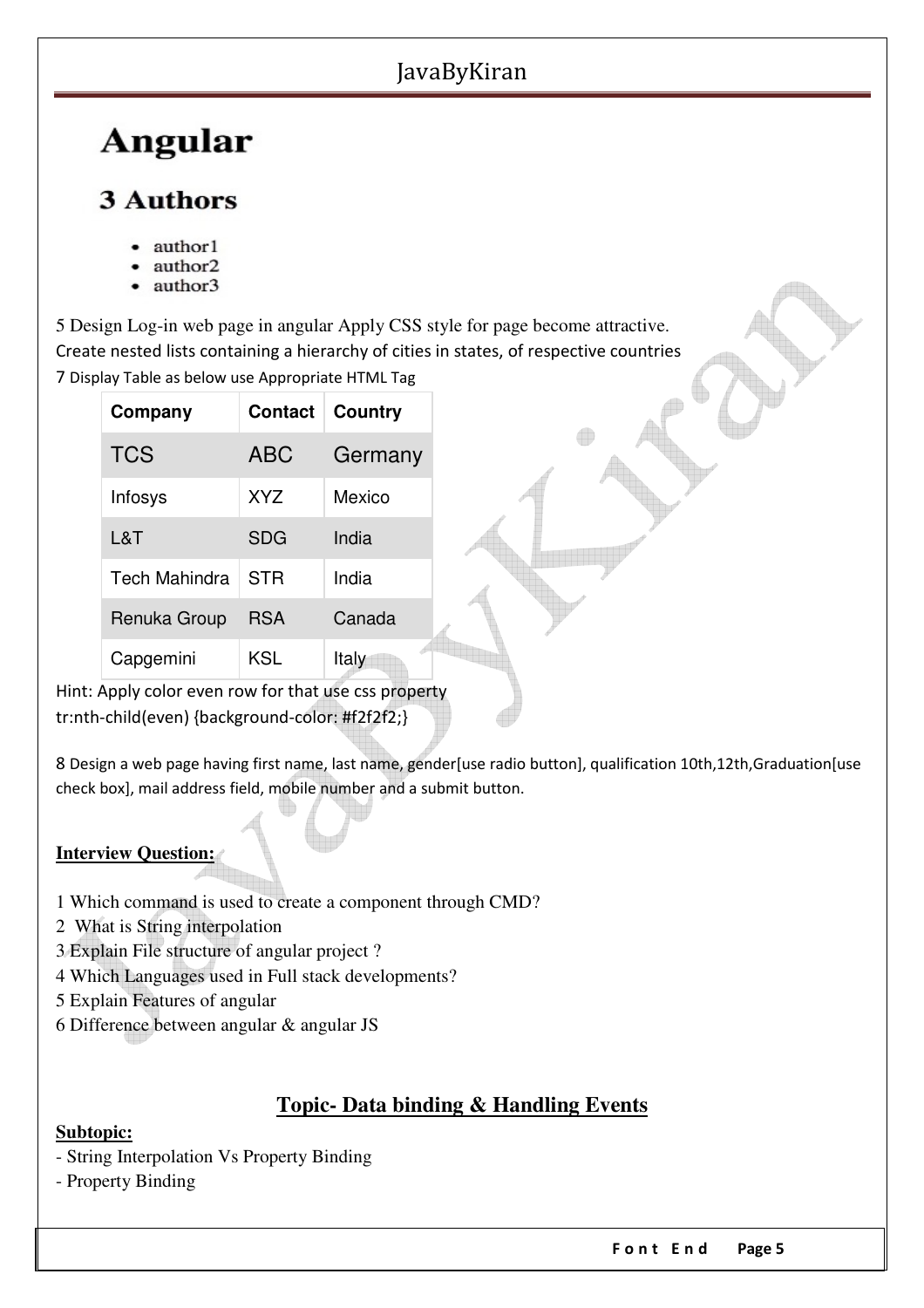- Event Binding
	- (click) event
	- (change)
	- (keyup)
	- (keydown)

-Style binding

- Two way binding
- bind- use as keyword
- Pipe
- Directives
- Structural directives
	- 1 \*ngIf, \*ngIf else, \*ngIf then else
	- 2\*ngFor
	- 3 ngStyle
	- 4 ngClass
	- 5 ng-template

- Template reference variables

- -angular array population [push()]
- removal of element/s from array [splice() and pop() methods]
- -iterating an array with index

### **CW Assignments:**

### **Tip: Trainers will assist for these questions.**

1 Display image using property Binding

- 2 Implementation of Event binding in angular.
- 3 Implementation of Two way binding in angular [ banana box notation].
- 4 Using course array use of all ngif directives
- 5 Create Course object containing fields- id & name & display the result using ngFor directive
- 6 Add and remove array elements from Array.
- 7 Demo on Template reference variable.
- 8 Demo on Combination of style binding & event Binding

### **Hw Assignment :**

**Tip: Trainers will not assist for these questions.**

1 Display Text in div using String interpolation & property Binding.

2 Design web page such as page has one input text & one button, on button click display the the message in text box "Welcome Hefshine" Use Event binding & (String interpolation or Property Binding) 3 Find square & cube of number on click event. Take number as hard coded for time being & display the result in 2 text box, square & cube respectively.

4 Design web page such as page has one input text & one button, initially text box display "Hi". Afteron button click display the the message in text box "Hi Welcome Hefshine" Use Event binding & (String interpolation or Property Binding).On Multiple button click "Hi Welcome Hefshine " this text Should not get append in text box every time.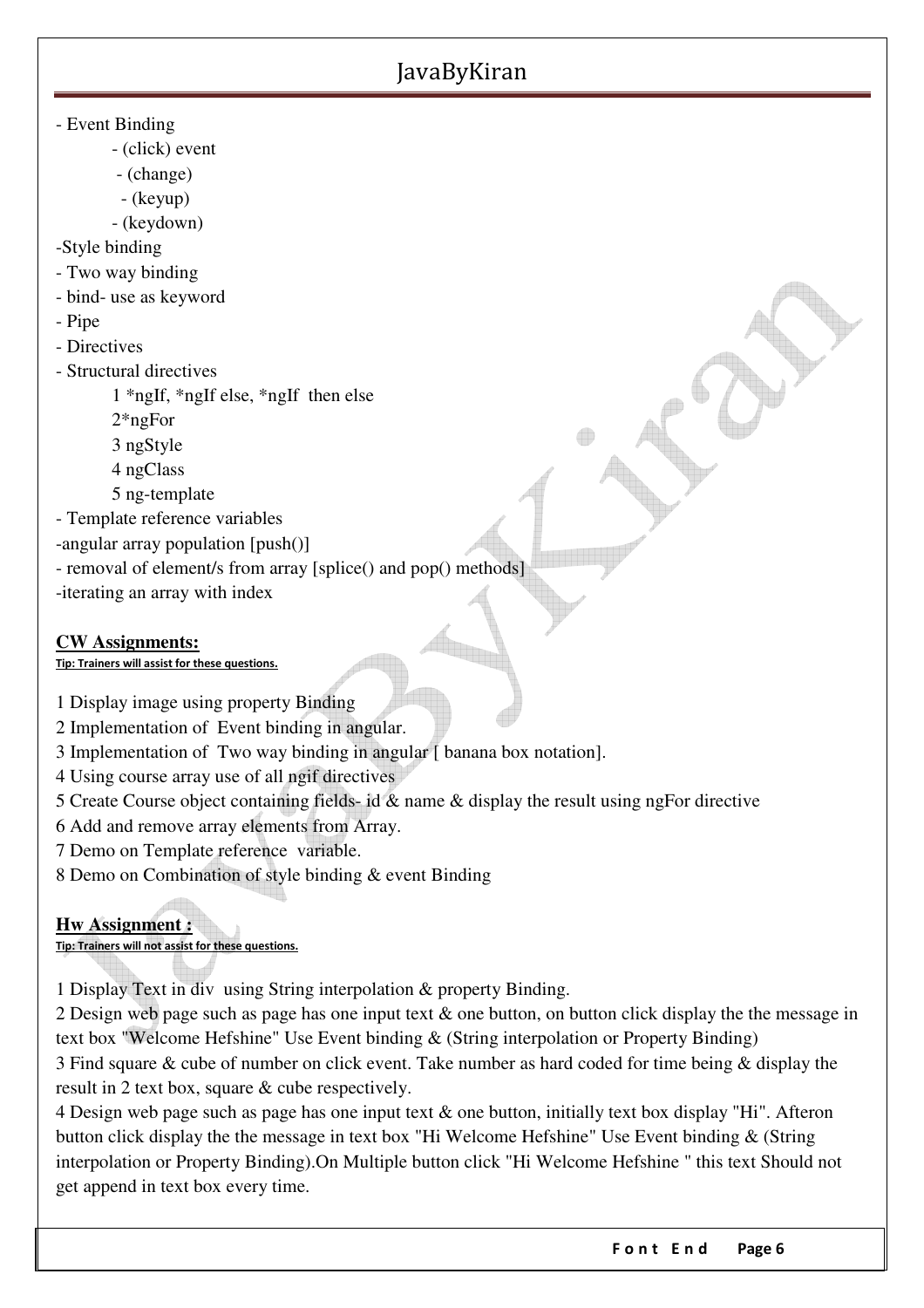5 Design Log in page on first submit page should display success message in alert "Submitted successfully " and from second click onwards it should alert "Your data is already submitted"

6 Using two way binding , web page contain two input text & one button. One input text is used to take input from user another input text is used to display output. Find Number is prime number or not click on button.

e.g input =3 (From 1st input text)

output= Number is prime number (on 2nd input text display this string)

7 Validate the Log in page using two way binding& display alert message "Validated successfully!!!! "

8 Check given number is even or odd using ngIf directive

9 Create array for all the state in India & render them.

hint: use ngFor& ul Tag

10 Create Object of Employee having fields id,name,salary & show it in ngFor.

11 Create web page containing Employee having fields id,name,salary & two buttons name viz add & remove button. When we Click add button **dynamic value** is added also remove the data if click on remove button.

12 On click event Change Background color, text color of div tag text

13 Change the width of input box when user enter the number in input box

14 Find square & cube of number on click event use as radio button. Take number as hard coded for time being & display the result in another text box, square & cube respectively.

15 Apply Style binding to button, when button on click change its background color

16 Apply Class Binding to button, when button on click to change text style to italic & text color should be change

17 Apply ngStyle binding to div on button click, change div color & text size should be change.

18 Set image to div and on mouse hover change the transparency/opacity of the image

Hint use opacity css property  $\&$  also use mouseout event  $\&$  mouseover

### **Interview Question :**

- 1. What is difference between String interpolation & property Binding?
- 2. Explain Event Binding
- 3. What is mean by event filtering
- 4. Difference between two way binding & one way binding
- 5. What are the pre requisites for @ngModel in angular project
- 6. What is Structural directives?
- 7. How to Set Multiple style to Dom Element?
- 8. 2 How to Set Multiple class to Dom Element?
- 9. 3 How to access Dom Element value or Property from \$event?

# **Topic- Input & Output Property, Pipe, Services & Dependency Injection**

### **Subtopic :**

- Component Interaction
- @Input()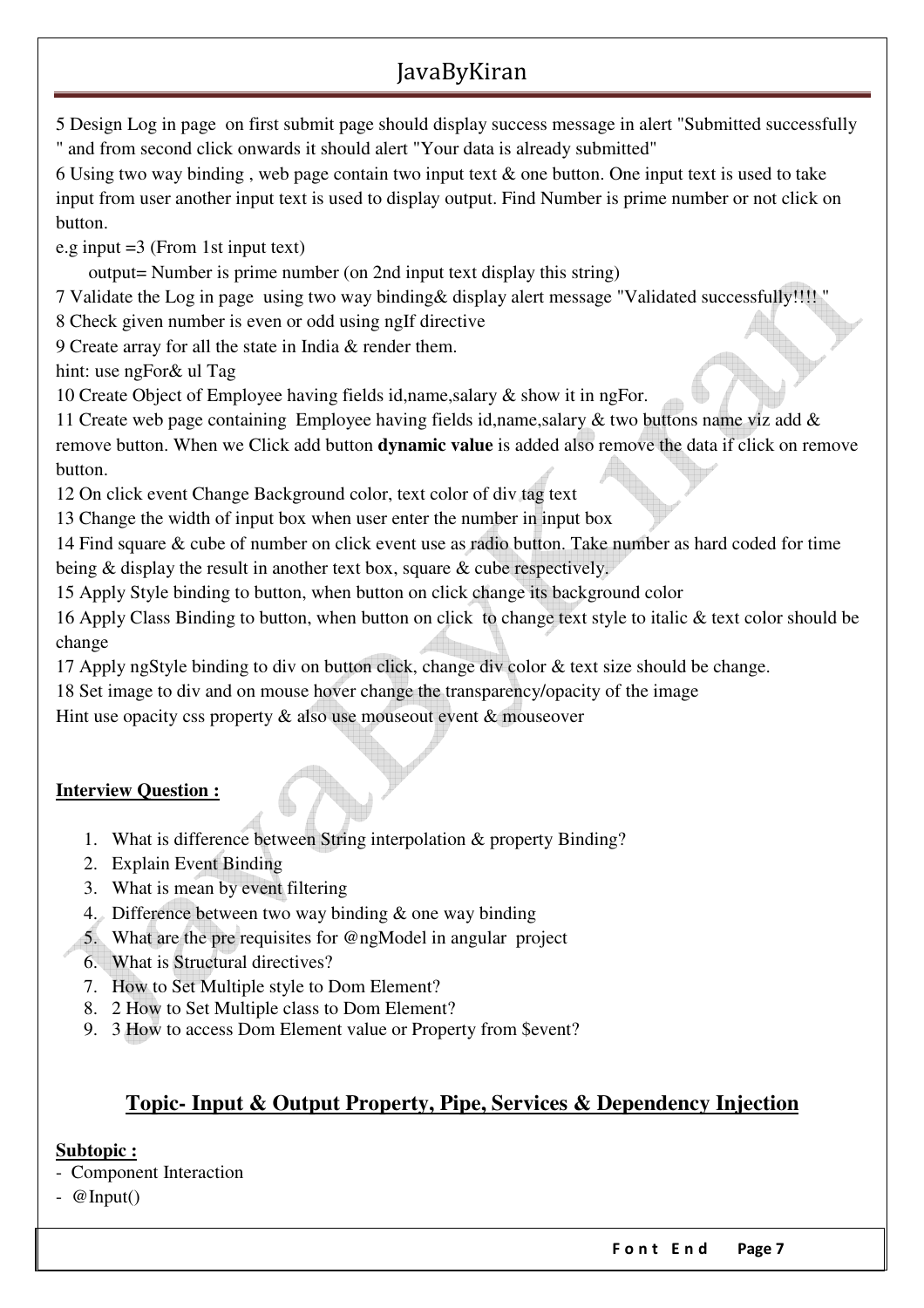### - @Output()

- @ViewChild()
- Pipe (lowercase |uppercase | currency | Decimal | Date |currency)
- Custom Pipe

- Service & Dependency Injection

#### **CW Assignments :**

**Tip: Trainers will assist for these questions.**

1 Demo on @Input() Send String Data from Parent to Child

2 Demo on on @Input() Send Object from Parent to Child

3 Demo on on @Input() Send Array of Object from Parent to Child

4 Demo on @Output() send String data from child to parent

5 Demo on @Output() send Object data from child to parent

6 Demo on @ ViewChild() Update data from parent to child

7 Real time Demo on Combination of @Output()

8 Demonstrate Angular Pipes.

9 Demonstrate on Custom Pipe

10 Demonstrate on services

#### **HW Assignment :**

**Tip: Trainers will not assist for these questions.**

1 WAP to send String message from parent component to child component, display that message in child component

2 WAP to send the object from parent component to child component, display that object in child component

3 WAP to send the String message from Child Component to Parent Component, display that message in parent component.

4 WAP to send array of Object from parent component to child component, display that array of object information in child component

5 WAP to send message "Given number is prime number" to parent component from child component, where in child component has one input type & button in child component html . On click button process

the logic of prime number & send the message to parent component.

6 WAP to send rating(as number) from parent component to child component. In child component check whether rating is less than 6 then apply background color to div as 'red' else apply 'green' color hint: use style binding for div

7 Display information of employee(Id, Name in caps lock, salary, Joining date) using pipe format. Hint: Create employee object in component.ts

8 Design a Custom Pipe to display only Summary of text for Example

### description is  $=$  "

Lorem ipsum dolor sit amet consectetur adipisicing elit. Impedit quos magni nulla dolores assumenda, aliqua m eligendi quae quod facilis fuga. Id rem cumque sed dolorum placeat incidunt illo quaerat expedita?"

Output will be - : description= " Lorem ipsum dolor sit amet consectetur adipisicing el...."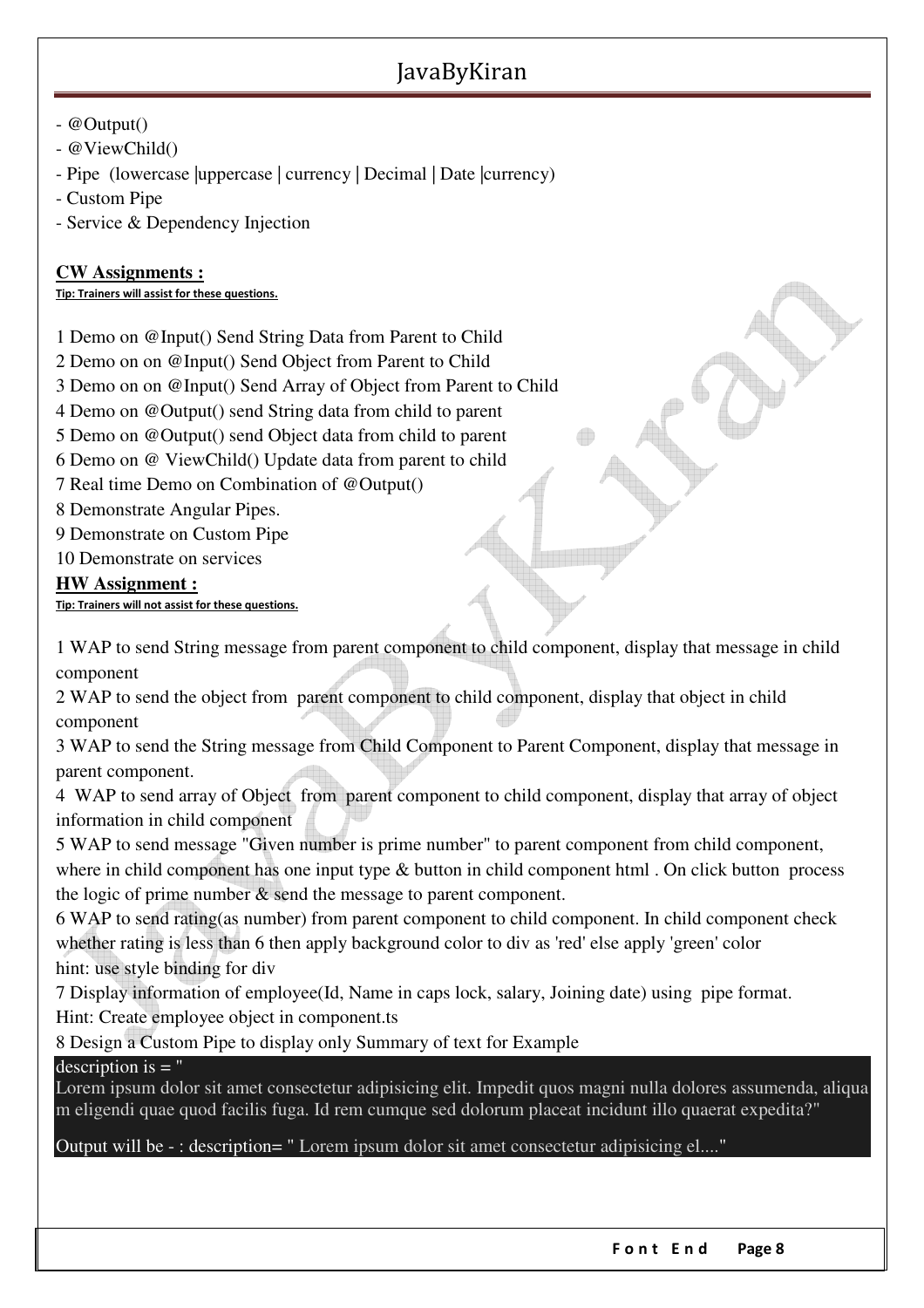9 Design a Product service to fetch product data from service & display information to end user. Display Product information required product name, product description, product quantity, product price \*\*Note: For Parent component: AppComponent & Child Component: Your Custom component Name

#### **Interview Question:**

1 Explain Use of Input & Output?

- 2 How to Use of @viewchild()
- 3 Use of Pipe in Angular?
- 4 Explain Dependency injection

# **Topic- Http Services, Observable**

### **Subtopic:**

- What is Http
- How to connect back End
- Use Of HTTP Service
- Perform Curd Operation
- Get
- Post
- Put
- Delete
- What is Observable
- **CW Assignments : Tip: Trainers will assist for these questions.**
- 1 Demo on get Method
- 2 Demo on Post Method
- 3 Demo on Put Method
- 4 Demo on Delete Method

**Hw Assignment :**

**Tip: Trainers will not assist for these questions.**

1 Perform Get operation on Comment API

- 2 Perform Post operation on Comment API
- 3 Perform Put operation on Comment API
- 4 Perform Delete operation on Comment API

### **Interview Question :**

1 What is Http? 2 Explain Observable?

- 3 Explain Curd Operation
- 4 What is API ?

# **Topic-Routing**

### **Subtopic:**

- How to Configure the Routes

- Use of router-outlet tag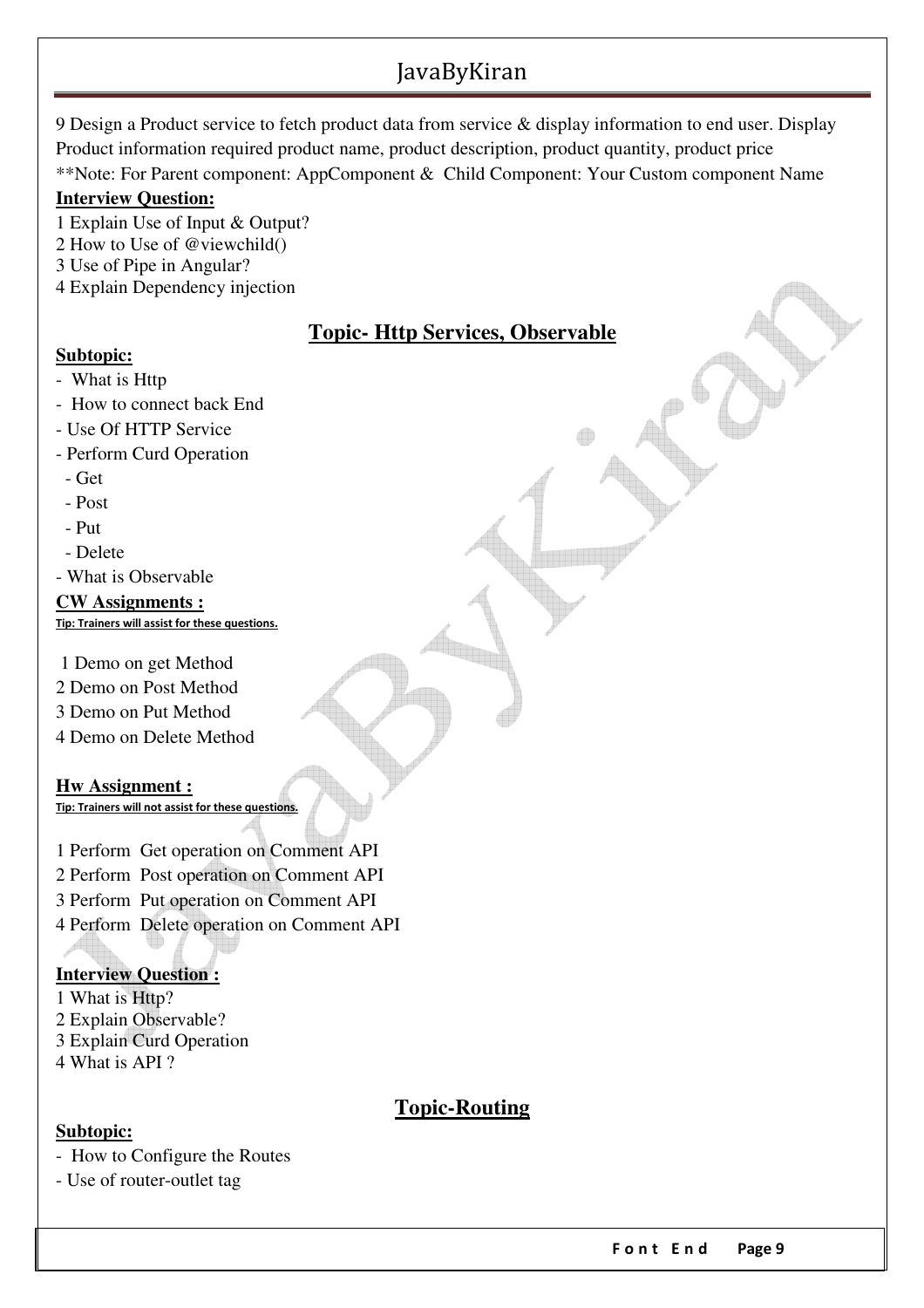- Routing using routerlink Directive
- pass Parameter in url & parse it
- pass query parameter in url & parse it
- Programmatic routing (i.e. Using Button)

#### **CW Assignments :**

**Tip: Trainers will assist for these questions.**

1 Demo on Routing using routerlink Directive including passing parameter & query parameter 2 Demo on Programmatic routing (i.e. Using Button)

#### **Hw Assignment :**

**Tip: Trainers will not assist for these questions.**

1 Design Application For Book has pages (core java book, Angular Book, Advanced Java Book, Spring/hibernate Book) use using routerlink Directive including passing parameter & query parameter 2 Design Application For Book has pages (core java book, Angular Book, Advanced Java Book, Spring/hibernate Book) use using Programmatic routing Directive including passing parameter & query parameter

### **Interview Question :**

1 Explain Routing Steps?

- 2 Difference Between <a href> & <a routerLink>
- 3 Can We use Routing Module?

# **Topic- Bootstrap, Template driven Form**

### **Subtopic:**

- Only Overview of Bootstrap
- Bootstrap Grid System
- Use of Form Control Class
- Validation of Template Driven Form
- ngForm
- ngValue
- ngSubmit

### **CW Assignments :**

**Tip: Trainers will assist for these questions.**

1 Demo on Overview of bootstrap

2 Demo on Grid system & table class used in bootstrap

3 Demo on Template driven form with validation

### **HW Assignment :**

- 1. Create a feedback form and validate it use bootstrap; on the basis of:
	- a. All fields are mandatory
	- b. Name should be min 6 letter long
	- c. Name shouldn't exceed 15 limit